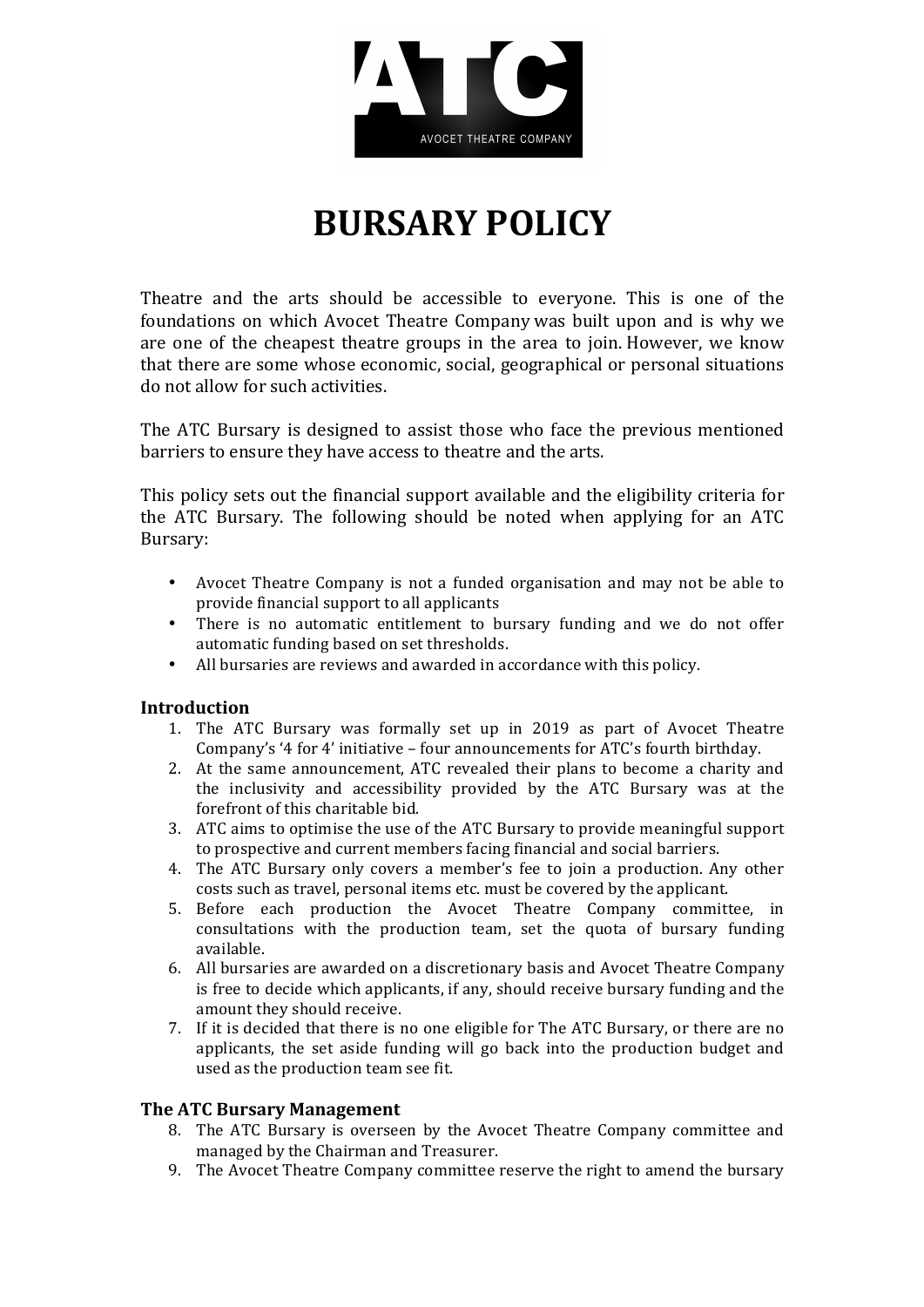application process and criteria for eligibility at any time.

- 10. Bursary eligibility and criteria is reviewed prior to each production
- 11. The Avocet Theatre Company committee make decisions based on the information provided with each application and on the available funds

### **Eligibility**

- 12. Applicants must have a clear intention to join Avocet Theatre Company for an upcoming production, or have been a member prior.
- 13. The applicant must be aged between  $8 25$  vears of age.
- 14. The applicant must be a UK resident and have legal status in the UK
- 15. The applicant must be able to prove financial or social hardship. OR
- 16. The applicant must be a potential member who is considered an underrepresented minority within amateur theatre.

### **Conditions**

- 17. Applications are only accepted during the announced date ranges (shown on each application form prior to each production). Applications outside the advertised date range will not be considered.
- 18. Incomplete applications will not be considered.
- 19. Further evidence of financial hardship such as evidence of household income or proof of receipt of benefits may be requested.
- 20. A dialogue may be requested to further ascertain the reasoning for applying for The ATC Bursary and to clarify certain aspects of the application.

#### **Payment**

- 21. No money will be transferred by cash, cheque or bank transfer to any successful applicant.
- 22. Any amount awarded to an applicant of The ATC Bursary will go straight into the production budget to cover their contribution to joining said production.

### **Data Use**

- 23. Avocet Theatre Company is compliant with GDPR Regulations and manages data according to current guidelines
- 24. Supporting documentation is deleted or destroyed at least one month after the application closing date.
- 25. Avocet Theatre Company acknowledges the sensitive nature of bursary applications, and only shares the information included in any application with those responsible in the allocation of bursary funds

### **The Review Process**

- 26. The Avocet Theatre Company committee and the current production team review all applications after the closing date.
- 27. The decision of the review panel is final

#### **Outcomes**

- 28. Applicants are notified of their bursary outcome within one month of the application closing date.
- 29. Bursary outcomes are sent via the email provided with the application.
- 30. Applicants receive the outcome of their bursary application only.
- 31. Bursary outcomes are as follows:
	- a. All bursary funding applied for awarded
	- b. Part bursary funding applied for awarded